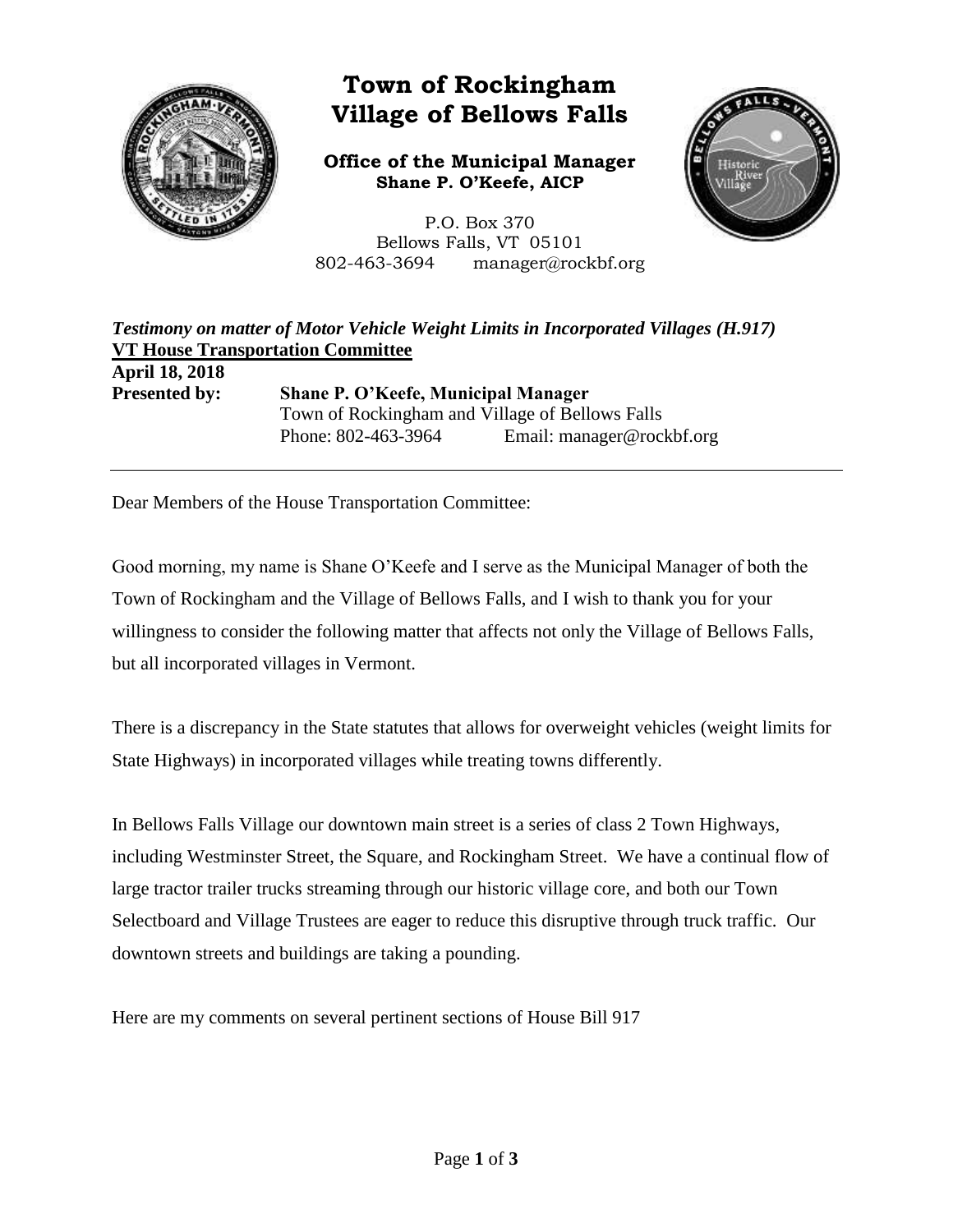# *Testimony on matter of Motor Vehicle Weight Limits in Incorporated Villages (H.917)* **VT House Transportation Committee**

| <b>Shane P. O'Keefe, Municipal Manager</b> |                                                 |
|--------------------------------------------|-------------------------------------------------|
|                                            |                                                 |
| Phone: 802-463-3964                        | Email: manager@rockbf.org                       |
|                                            | Town of Rockingham and Village of Bellows Falls |

#### **Sec. 30 -- 23 VSA 1392**

We are fully supportive of this section of the Bill, which already provides that the legal load limit in a village is 24,000 lbs.

### **Sec. 31 -- 23 VSA 1393**

It is this section of law where there is a direct conflict with the previous section, and is the reason that, on behalf of the Rockingham Selectboard and Bellows Falls Village Trustees, I have been working with the Senate Transportation Committee and VLCT on this legislation. Here it indicates that, in incorporated villages, the legal load limit is as prescribed for the State highway system, which as you know can extend to almost 100,000 lbs. I have inquired of the VTrans and its Assistant Attorney General, who has indicated that this is the ruling statute. This means that vehicles of all types and weights normally allowed on State highways are allowed on all of our class 2, 3 & 4 roads in Bellows Falls Village and all other villages in the state. And to prevent that (and establish the preferred 24,000 lb. weight limit on local roads) we would need to restrict by ordinance, and properly post, each and every road in the village for which we wish to reduce weight limits below that allowed on State roads. Towns do not have that requirement. It simply does not make sense that roads in a large town such a Brattleboro, Springfield and Colchester are, by statute, protected from overweight vehicles, while villages such as Bellows Falls, North Bennington, Poultney and Johnson are without local control of weight limits on their town highways.

There is no practical or honest reason that incorporated villages such as Bellows Falls should be treated any differently than towns insofar as truck load limits are concerned. We are fully supportive of this section of the Bill.